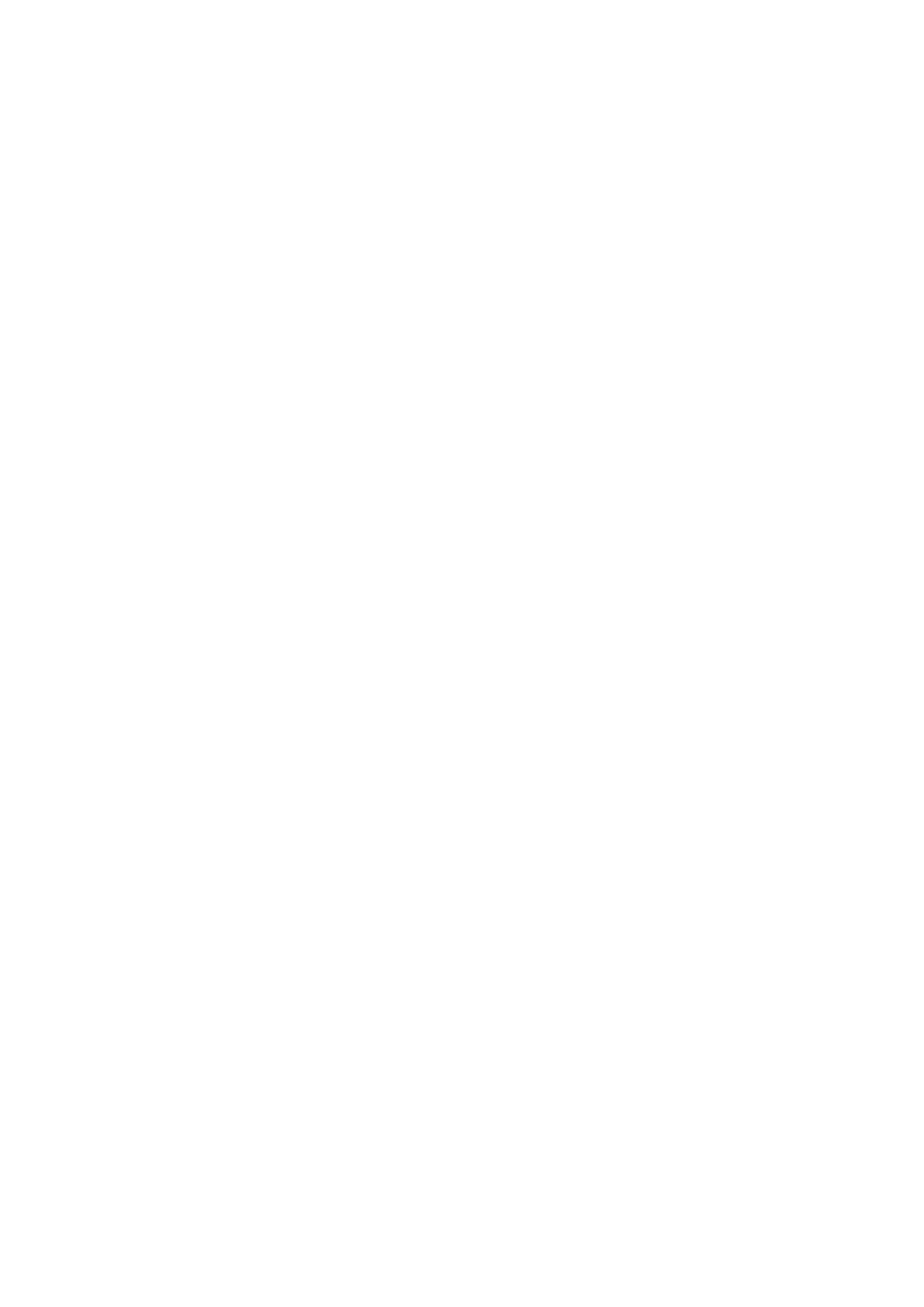*جستارهای سیاسی معاصر*، پژوهشگاه علوم انسانی و مطالعات فرهنگی فصلنامهٔ علمی (مقالهٔ علمی ــ پژوهشی)، سال ۱۱، شمارهٔ ۴، زمستان ۱۳۹۹، ۳۸۷ ـ ۴۰۲

# سياست گذاري در بحران کرونا و تأثير پيامدهاي آن بر عملکرد سیاسی و اقتصادی جامعه

مهدى مزيناني\* محمدرضا مايلي. \*\*

#### حكىدە

عملکرد سیاسی و اقتصادی یک جامعه متاثراز عوامیل گونیاگونی است کیه برخبی از این عوامل داخلی و برخی دیگر خارجی هستند.چالش امروزه بحران کرونـا اسـت کـه زنــدگی بشير را بـه شــدت تحـت تــاثير قــرار داده اسـت. بنــابر ايــن، پــژوهش حاضــر ســعى دارد سیاستهای اتخاذ شده توسط دولت در بحران کرونا و تاثیر آنهـا را بـر عملکـرد سیاســی و اقتصادی جامعه مورد بررسی قرار داده و بـا پاسـخ بــه ایــن ســوال کــه آیــا سیاســت هــای اتخاذشده توسط حاکمت و دولت در زمان بحران کرونا اثیر بخش بوده؟ و اثیرات آن ب عملکرد سیاسی و اقتصادی جامعه چگونه بوده است؟، سیاست گذاری هـای بحـران کرونـا را تحلیل کرده و راهکارهایی را برای برون رفت از این بحران ارائه نمایـد.در ایــن راسـتا از نظریات فروید و بحث غریزه مـرگ اســتفاده شــده و از روش کتابخانــه ای و بــا اســتفاده از منابع به روز سعی شده نتیجه ای قابل استناد ارائه گـردد. بــر اســاس نتــایج، نحــوه برخــورد حاکمیت و دولت با بحران کرونا نقدهای بسیاری را در یـی داشـته اسـت بـه گونــه ای کــه

\* دانشجوی گروه علوم سیاسی \_ جامعهشناسی سیاسی، واحد تھران مرکزی، دانشگاه آزاد اسلامی، تھے ان، m.,mazinani55@gmail.com

\*\* استادیار گروه علوم سیاسی ـ جامعهشناسی سیاسی، واحد تهران مرکزی، دانشگاه آزاد اسـلامی، تهـران، ايران (نويسندة مسئول)، Mr\_mayeli42@yahoo.com

تاريخ دريافت: ۰۹/۰۹/۰۹/۰۹/۱۳۹۹، تاريخ پذيرش: ۱۳۹۹/۱۱/۰۱

Copyright © 2018, IHCS (Institute for Humanities and Cultural Studies). This is an Open Access article distributed under the terms of the Creative Commons Attribution 4.0 International, which permits others to download this work, share it with others and Adapt the material for any purpose.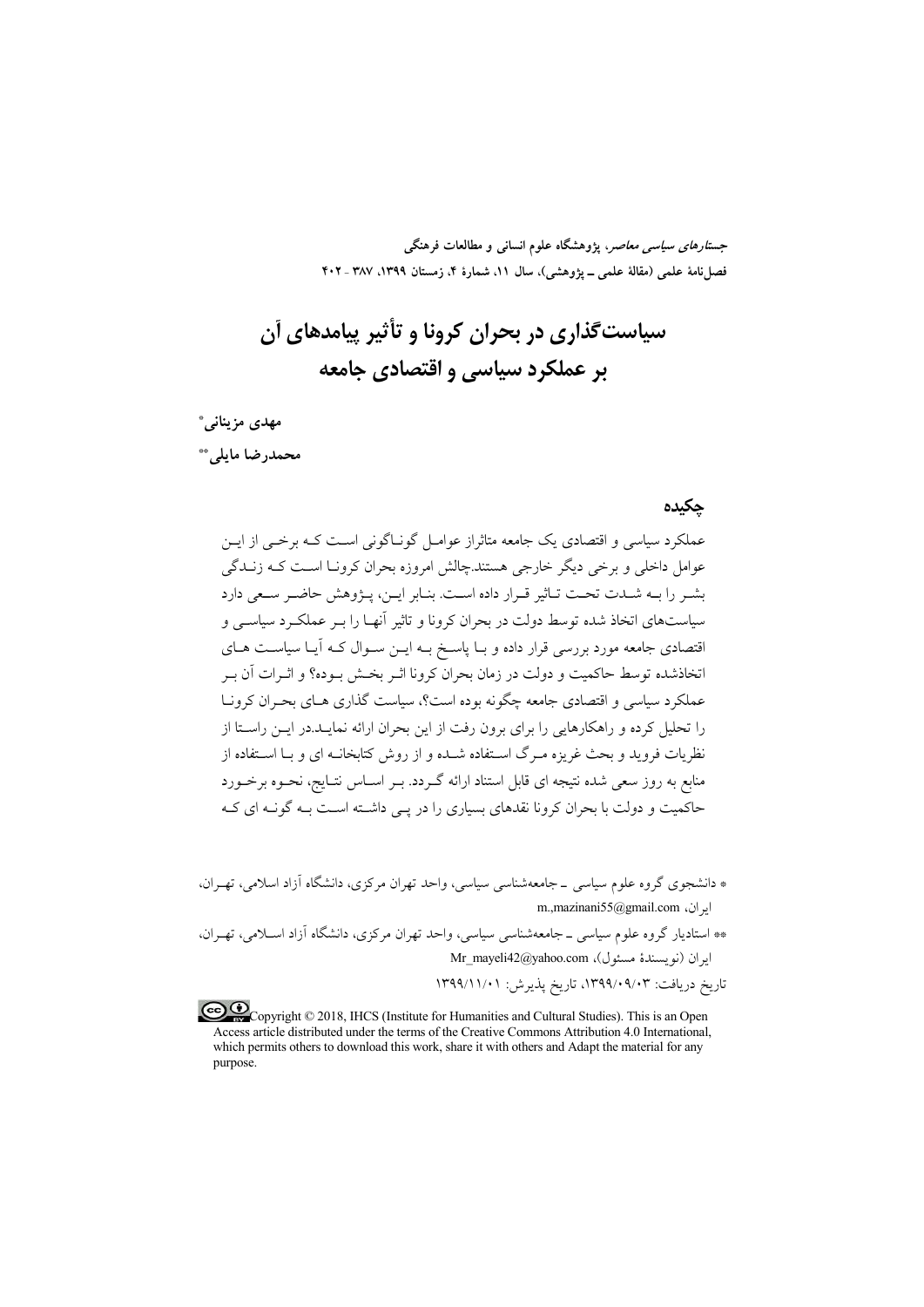مسئولیت گریزی نهادها و دستگاه هـای اصـلی در زمـان بحـران و عـدم وجـود مـدیریت یکپارچه بحران در افکار عمومی و جامعه نقش بسته است. **کلیدواژهها:** سیاست، بحران، کرونا، عملکرد سیاسی، عملکرد اقتصادی.

### ١. مقدمه

ماهيت زندگي بشر همواره بـا بحـران همـراه بـوده اسـت. اهـم بحـرانهـا شـامل مـواردي بوده اسـت كـه بقـا را در معـرض خطـر قـرار دادهانـد. بقـاي بشـر مـوردي اسـت كـه زیرمجموعههای بسیاری را شامل می شود و عوامل مختلفی هستند کـه مـی تواننـد انسـان را درمع ض خطر قرار دهند. مانند عوامل اقتصادی، اجتماعی، سیاسی و فرهنگی.

بحرانهایی که بیشتر زندگی بشر را تهدید میکنند امروزه عـواملی هســتند کـه ســلامت جسم و روان را در معرض تهدید قرار میدهند. برای این امر میتوان رواج بیماری کرونا را مثال زد. شیوع این بیماری آسیبهای بسیاری را برای جمعیت جهـان ایجـاد کـرده اسـت. روزانه بالغ بر هزاران نفر جان خود را از دست میدهند و چندین هـزار نفـر در اثـر بیمـاری دچار آسیبهای جسمی بسیاری میشوند. آسیبهایی که تـا مـدتها ذهـن و روان و جســم انسان را درگیر خواهد کرد.

اّسیبهای ایجاد شـده بشـر را وادار نمـود تـا بــه تحقیــق و تفحـص در زمینــه بحـران کرونا بپردازد. بخشی از نتیجه تحقیقات اندیشمندان بـزرگ در زمینـه بحـران کرونـا در ایـن يخش ارائه خواهد شد تا محدوده تحقيقاتي مشخص شود.

حاجی ده آبادی( ۱۳۹۹) در یژوهش خود بیان کردند کـه بحـران کرونـا موجـب بحـران سیاست جنایی شده است و اگر چارهاندیشی لازم نشود ممکن است ایـن بحـران منجـر بـه مشروعیت بخـش مـدل اقتـدارگرای فراگیــر سیاســت جنــایی شــود کــه نتیجـه آن تحدیــد روزافزون آزادیهای فردی و افزایش خودکامگی دولتها خواهد بود. پیشـوائی(۱۳۹۹) نیـز بیان کرده است که بحران کرونا ازلحاظ تلفات و آسیب، شبیه جنگ جهانی دوم است.

نوحی و همکاران(۱۳۹۹) مطرح کردند که سلامت معنـوی و مقابلــه مــذهبی مــی توانــد اضطراب مرگ را در بیماران مبتلابه کرونا پیش بینی کند و با تقویت ابعاد معنویـت مـی تـوان اضطراب مرگ ناشی از بیماری را در بیمـاران مبتلابــه کرونــا کــاهش داد. محــدث اردبیلــی، جواديــان، آزادمــنش و مكيــان،( ١٣٩٨) بيــان كردنــد كــه در عصــر حاضــر بــاوجود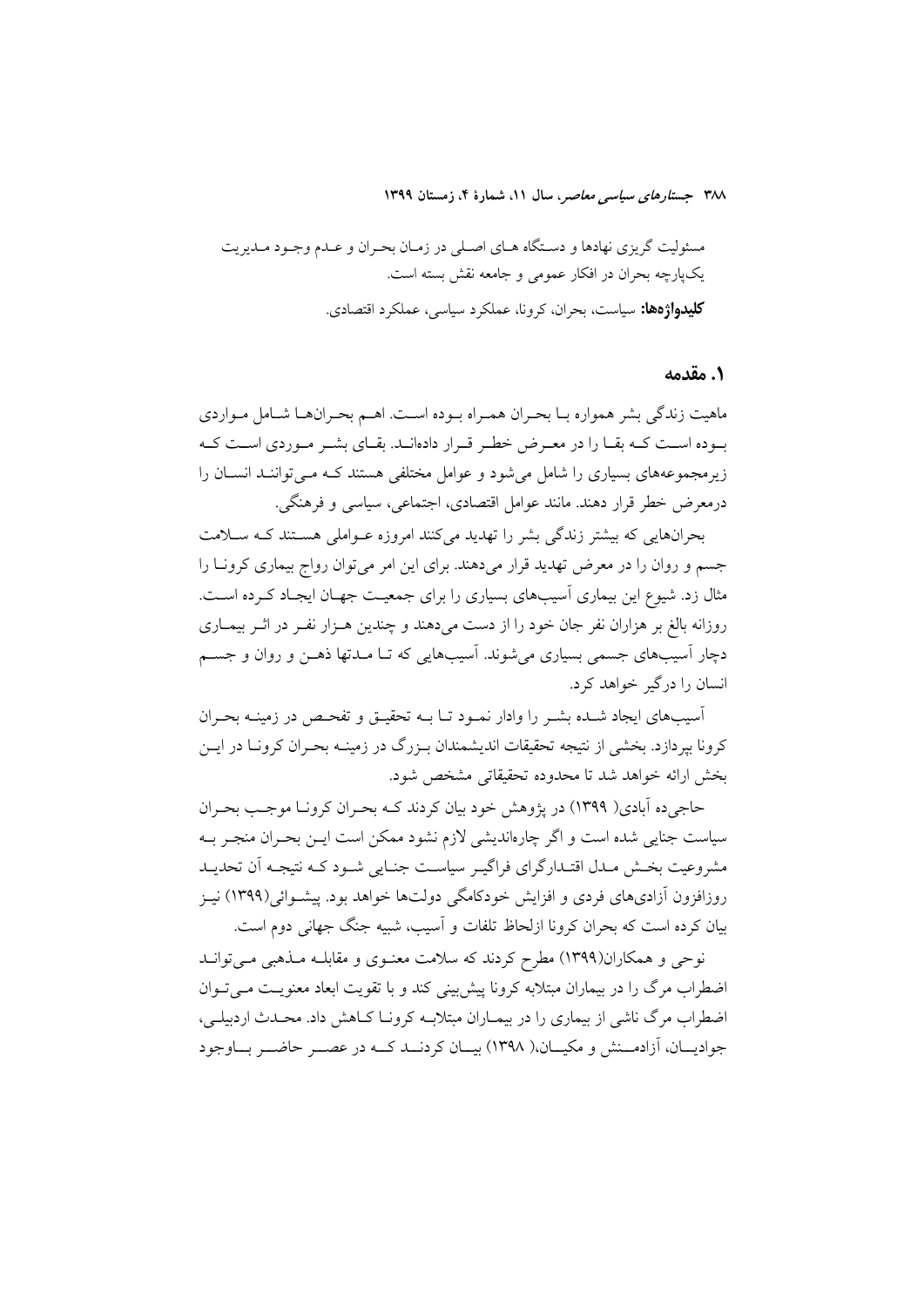فنّاوری پیشرفته، علاوه برافزایش رفاه اجتماعی گاهی انسان را دستخوش تغییراتـی مـیکنـد. بیماری کرونا شاید بهنوعی محصـول همـین پیشـرفت صـنعتی باشـد. گرچــه هنـوز بـرای تشخیص علل بیماری زود است و گمانهزنی های مختلف، انتقال آن از خفاش بـه انســان پــا حتی جنگ بیولوژیکی را دور از ذهن در نظر نمی گیرد ولی آنچه حـائز اهمیـت اسـت ابتـدا تعریفی کلی از این بیماری است که باید با دقت صورت گیرد ثانیـا بــه مــداخلات مــؤثر آن ير داخته شو د.

محمدی ( ۱۳۹۸) در یژوهش خود بیان کردند که کرونا تأثیر منفی بر اقتصـاد دولــتهــا گذاشته است و این امر ربطی به پیشرفته یا غیر پیشرفته بودن جوامـع نـدارد. ایالـت متحـده آمریکا و اروپا که سرآمدان پیشرفت شناخته می شــوند در ایــن زمینــه ضــررهای بســیاری را متحمل شدهاند و این امر نشان می دهد که بحران کرونا بهعنـوان یـک ویـروس فلـجکننـده، يايهها زندگي جامعه را در كليه جنبهها تحت تأثير قرار داده است .

ایرویل( ۲۰۲۰) در یژوهش خــود بیــان کــرد کــه در زمــان کرونــا سیاســتهــا ضــعیف عمل كرده و اين عمل موجب شده است كه جرائم افـزايش يابـد. ماننـد افـزايش جـرائم در زمينه جرائم مالي، كلاهرداري و ساييري.

ژانگ و همکاران(۲۰۲۰) در مقاله خود ضمن بیان توضیحاتی در مـورد ویـروس کرونـا، به اثراتی که این ویروس بر زندگی گذاشته است توجه شد. ضمن اینکه بیان شده است ک اثرات این ویروس زمانی آشکارتر می شود که ویروس ازلحاظ ظـاهری مهـار شـود. در ایــن زمان مسائل روانی، سیاسی و اجتماعی بروز می پابند و باید برای آنها چاره اندیشیده شود.

با توجه به پیشینه مطرح شده و اَنچه در سایتهای تحقیقاتی مطرح و معتبر مشهود بــود، مقالات بسیاری در مورد اثرات کرونا نگارش شـده اسـت. امـا آنچـه بـه چشــم مـیخـورد این است که بیشتر بر مسائل زیستی تأکید شده است و مسائل روانـی، سیاسـی و اجتمــاعی ناديده انگاشته شده است. لذا اولين نقطه تمايز اين يژوهش با ساير پژوهش ها در ايــن اســت که ارتباط بین روابط سیاسی و بحران کرونا را مورد تحلیل قـرار داده اسـت. دیگـر ایــن کــه بحث غریـزه مـرگ، کـه سررشـته طـولانی در مباحـث روانکـاوی داشـته اسـت، ازجملـه مباحثی است کـه در مـورد بیمـاریهـا و بحـرانهـایی کـه درصـد بـالایی از جمعیـت را درگیر مـیکنـد، صـحبت بسـیاري دارد. زمـانی کـه از بحـران کرونـا صـحبت مـیکنـیم و قصد داریم اثرات اَن را بررسی نماییم، باید مطابق با یک نظریه ایــن تحلیــل صــورت گیــرد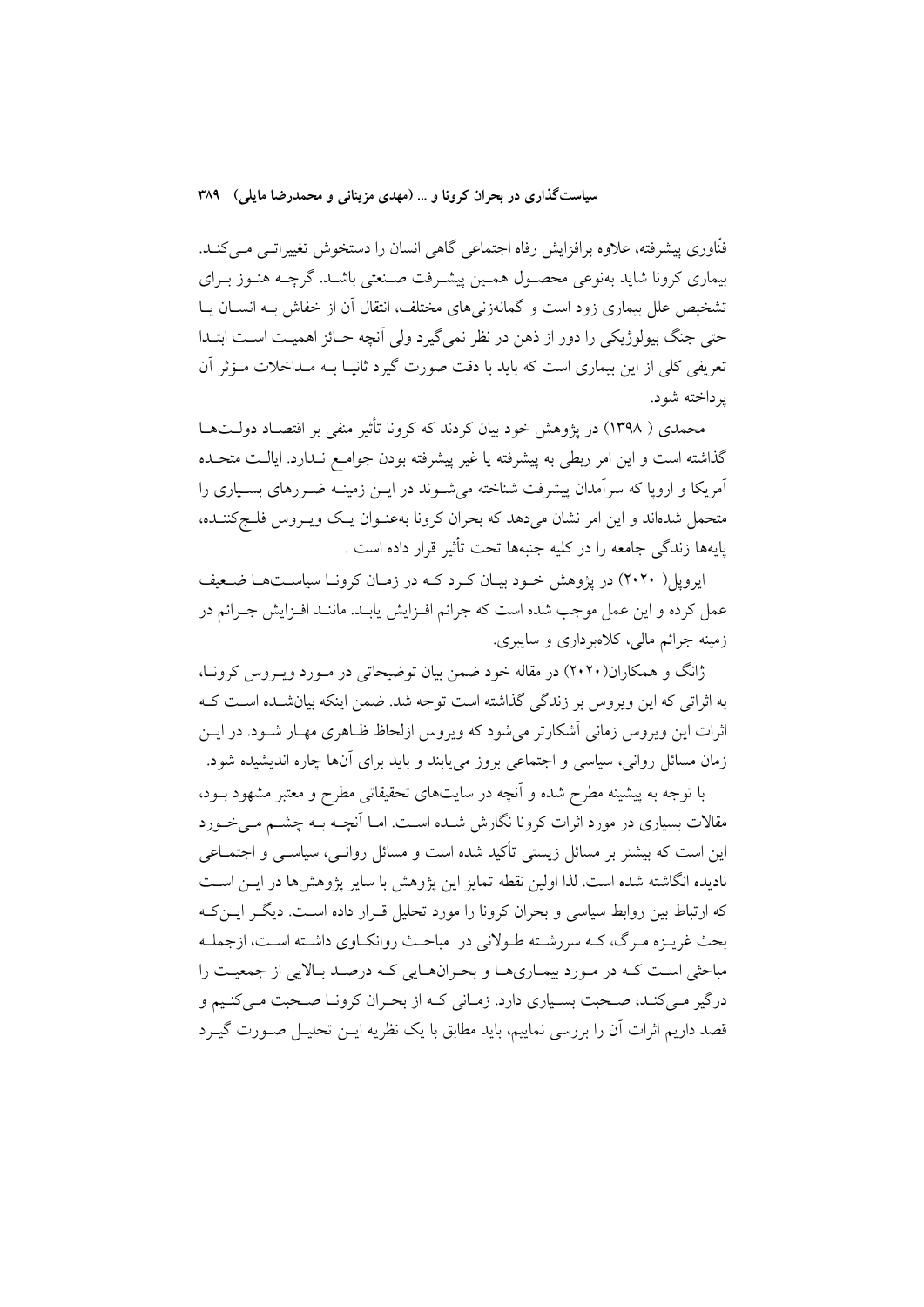تا بتوان به آن استناد کرد. در این زمینه نظریات فروید و بحث غریـزه مـرگ وی مـی توانــد بسیار راهگشا باشد چراکه در این بحران، مسئله مـرگ و اضـطراب آن، مسـئلهای اسـت کــه کلیه امور مادی و معنوی و روابط بشر را تحت تأثیر قرار داده است . لذا دومین جنبـه تمــایز این پژوهش با آنچه درگذشته مطرح شده است در این است کـه مبنـای کـار خـود را یـک نظريه اصيل و مستند قرار داده است.

## ٢. يبان مسئله

هر بحران ايجاد شده مجموعهاي از راهكارها را مىطلبد تا افراد در معـرض آسـيب، بتواننـد از مضرات بحران در امان بمانند. این امر را در علم ، با عنوان سیاست مـیشناســند. در واقــع سیاست به مجموعهای تصمیمات گفته می شود کـه در ان منـافع گروهـی از افـراد در نظـر گرفته می شود و سعی می شود که نهایت تلاش صورت گیرد تا کمتـرین آسـیب و بیشــترین منفعت نصیب گروه هدف گردد. سیاستها امروزه توسط سیاسـتمدارن و یـا بزرگــان یــک کشور اعمال می شوند. به عنوان مثال در زمان جنگ بین ایران و عراق ، به عنوان یک بحـران ملیف سیاست اتخاذ شده توسط رهبران ایران این بود که افراد بـرای حفاظـت از کشـور بـه صحنه وارد شوند و از خاک ومال و ناموس خود دفاع کنند. این تصمیم با توجه بــه شــرایط موجود اتخاذ شد. شرایطی که انسان را ملزم به حضور در جامعه می کـرد. در زمــان انقــلاب نیز شرایط مشابهی وجود داشت. مردم باید به صحنه مـی]مدنــد و دوشــادوش یکــدیگر بــه اعتراض می پرداختند. نتیجه این اعتراضات ، در نهایت پیروزی انقلاب اسـلامی و هــمجنـین پیروز شدن در جنگ بود.

اما گاهی شرایط موجود در جامعــه التزامــات جدیــدی را ایجــاب مــیکنــد و منجــر بــه شکل گیری سیاستهای متفاوتی می شود. نمونه ایــن امـر را در شــرایط ایجـاد شــده توسـط بحران کرونا در جامعه جهانی می توان مشاهده نمود. بیماری کرونـا ویــروس، یـک بیمــاری تنفسی است که توسط یک ویروس در بـدن ایجـاد مـیشـود. ایـن بیمـاری اولـین بـار در سال ۲۰۱۹ در شهر ووهان چین شناسایی شد. محققان بیماری کرونـا را جـزء بیمـاریهـای عفونی قلمداد کردهاند که علائمی مانند تب، سرفه خشک، خستگی و تنگی نفس را در فـرد ایجاد می کند. طی اولین تحقیقات در چین مشخص شد که ۱۸/۵ درصـد از بیمـاران مبتلابـه کرونا، به مرحله شدید می رسند. این بیماری بـا سـندروم اخـتلال تنفســی، شــوک ســیتیک،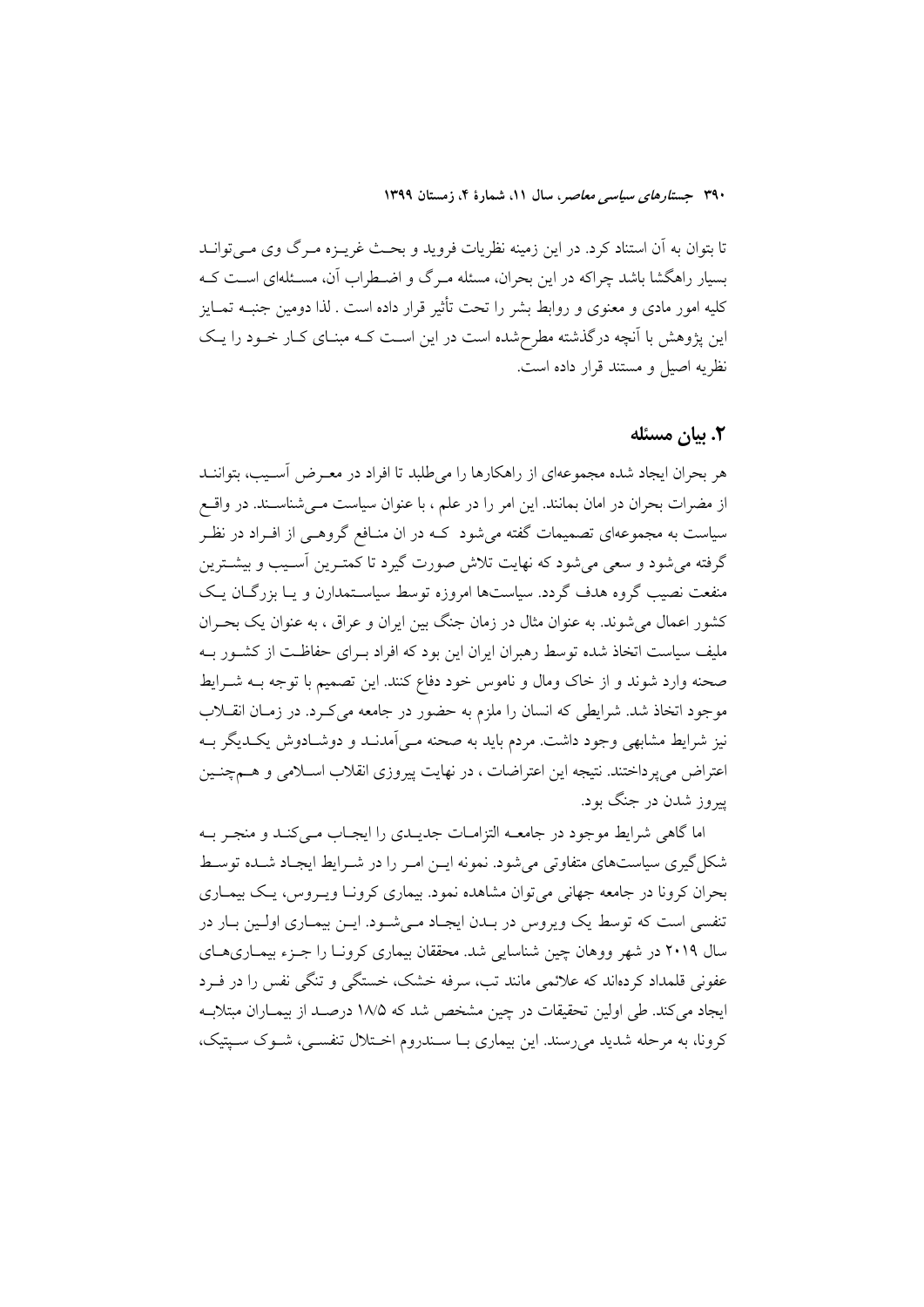اسیدوز متابولیک و خونریزی و عملک د انعقـادی مشـخص مـی.شـود( ژونـگ، لـو، لـی و همكاران: ٢).

علت اصلی انتقال این ویروس بعد از گذشت یک سال هنوز نامشخص است و هــر روز نوع جديدي از آن در كشورها نمود پيدا ميكنـد امـا طبــق نظـرات محققــين، ايــن ويــروس چیزی شبیه ویروس سارس است که می تواند از طریق حیوان به انسان انتقـال یابـد( پـاول و همکاران، ۲۰۲۰: ۳). طبق درصد تخمین دانشمندان، هر مورد کرونا ویروس می توانـد ۴ نفـر را آلوده کند. همچنین آمار مبتلایان به ویروس کرونا بعد از ۱۷ ژانویه در مقایسه با نیمــه اول ژانویه سال ۲۰۲۰، ۲۱ برابر افزایش یافتـه اسـت( ژانـو، ۲۰۲۰). میـزان مـرگومیـر ناشـی از ویروس کرونا توسط سازمان بهداشت جهانی، ۲٪ گزارششده است( نیشارا، ۲۰۲۰: ۳).

انواع جدیدی از این نوع ویـروس کـه موجبـات تـرس و اضـطراب و ایجـاد خلـل در زندگی را ایجاد کرده است، ویروس کرونای انگلیســی و نــوع جدیــدتر، ویــروس کرونــای آفریقای جنوبی است که دانشمندان را دچار سـردرگمی کـرده اسـت. آزمایشــات بــالینی در زمینه تولید واکسن برای آن ویروس، تا کنون با شکست مواجه شده است. شــرکت فــایزر، که اعـلام کـرد اّزمایشــات بــالینی را بــا موفقیــت یشــت ســر گذاشــته اســت نتوانســت در تست انسانی موفقیتی کسب کند. چندین شرکت دیگر نیز در حال آزمایش بر روی واکســن کرونا می باشند از جمله جمهوری اسلامی ایران که تا کنون توانسته است در کلیه ازمایشـات موفق باشد. این امر نشان میدهد، با ویروسی مواجه هستیم که قدرتمنـد اسـت و مـیتوانـد زندگی انسان را با اختلال جدی روبهرو کند( مقصودی، ۱۳۹۹).

خوشبختانه شرکتهای دانـش بنیـان در جمهـوری اسـلامی ایـران، موفـق شـدهانـد کـه ازمایشات انسانی را با موفقیت پشت سر بگذارند و ایـن امـر نشـان دهنـده ایـن اسـت کـه سیاستمداران در زمینه پیشگیری و درمان این ویروس تا حدود زیادی موفـق بـودهانــد. امــا مسئلهای که در این بین وجود دارد سیاستهای مطرحشده در زمینه بحران کرونـا و مهــمتـر از آن عملکرد سیاسی و اقتصادی دولت در این زمینه بوده اسـت. کشــورهای دنیــا در زمینــه سیاسی و اقتصادی تصمیمات متفاوتی اتخاذ کردهاند. کشور جمهوری اسلامی ایـران نیــز در زمینه سیاسی و اقتصادی تصـمیماتی گرفتـه شـده اسـت کـه نتیجـه آن را از خــلال همـین سیاستها می توان مشاهده کرد( خسروی، ۱۳۹۹).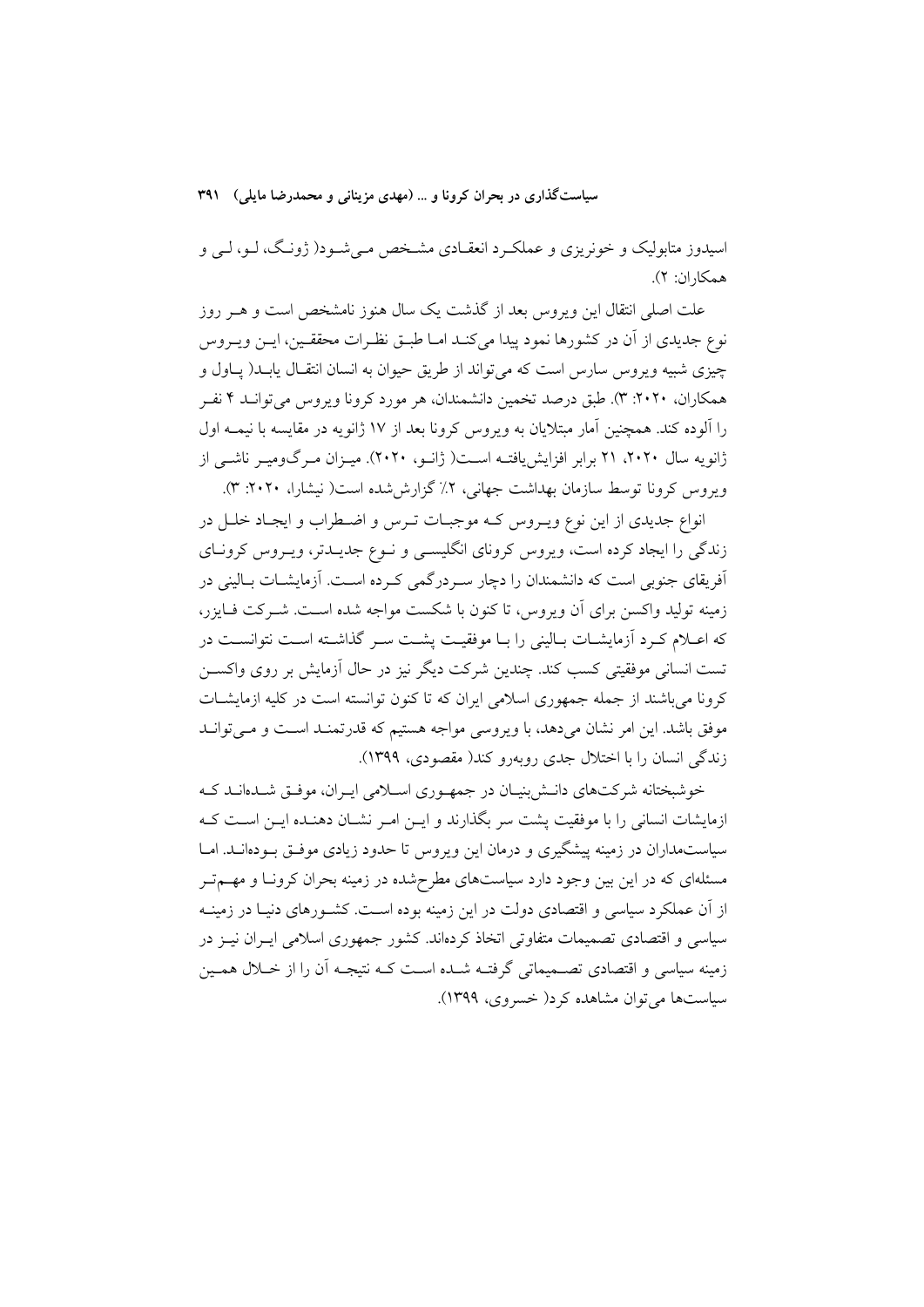وقوع ویروس کرونا در جهان موجب یک اضطراب همگانی شد. اضطرابی که نتیجـه اَن را میتوان در رکوداقتصـاد، افـزایش مشـکلات روانـی، تعطیلـی کارخانــههـا، ورشکســتگی سرمایهداران و فعالین اقتصادی و … مشـاهده کـرد. تمـامی ایــن مـوارد نشـان مـی(دهــد کـه چـرخهـاي اقتصـاد و در نتيجــه چــرخهــاي سياســت كشــورها در حــال ركــود اســت (فراهتی، ۱۳۹۹).

از سیاستهای مطرح شده در زمان کرونا میتوان بـه طـرح فاصـلهگیـری اجتمـاعی، تعطیلی کارخانهها و کارگاهها و تولیدیها اشاره کـرد. در دوره اوج گیـری ویـروس کرونـا، دولت تصمیمی گرفت که به موجب آن کلیه فروشگاهها، کارخانهها و نهادهای غیرضـروری تعطیل شدند و یا با حداقل کارکنان به کار خود ادامه دادند. این امر موجب ورشکسته شــدن بر خي افراد گشت.

از دید سیاستمداران این امر موجب گشـت کـه زنجیـره انتقـال قطـع شـود و از شــیوع ویروس جلوگیری به عمل اید . اما مردم نظرات متفاوتی داشتند. اقتصاد نامناسب خانوادهها موجب گشت که اعتراضاتی در این زمینه صورت گیرد. لذا در ایــن پــژوهش در پــی پــافتن این نکته هستیم که جامعه به طور کل در دوران بحران کرونـا، در زمینـه سیاســت و اقتصــاد چه عملکردی از خود نشان داده است. و یا به عبارت دیگر قصد داریـم عملکـرد سیاســی و اقتصادي جامعه را مورد بررسي قرار دهيم( حاجي ده ابادي، ١٣٩٩).

## **۳. فرضیههای پژوهش**

۱. سیاستهای مطرحشـده در دوران بحـران کرونـا، موجـب ایجـاد تغییـر در عملکـرد سباسی جامعه خواهد شد.

۲. سیاستهای مطرح شده در دوران بحـران کرونـا، موجـب ایجـاد تغییـر در عملکـرد اقتصادی جامعه خواهد شد.

## ۴. تعریف مفاهیم اصلی

سیاست: اتخاذ تصمیم تخصصی، پیـاده سـازی بهتـرین راه و روش بـرای منـافع فـردی یـا گروهی و جمعی در برابر چالشهای احتمالی یا پیش رو( بشیریه، ۱۳۸۲: ۲۱۳).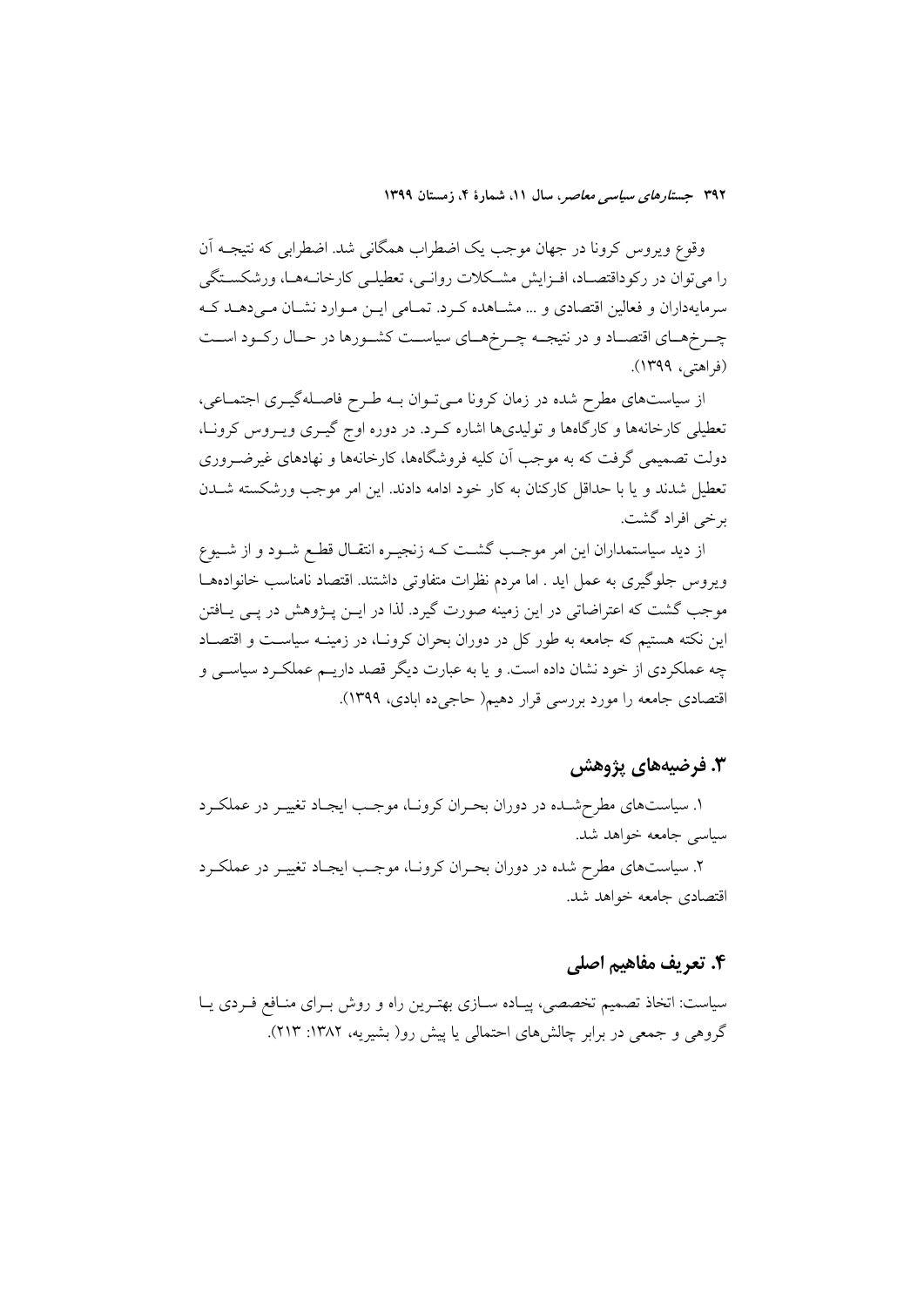بحران: **بحران** پیشامدی است که به صورت ناگهان<sub>ی</sub> و گاه<sub>ی</sub> فزاینــده رخ مــیcهــد و بــه وضعيتي خطرناک و ناپايدار براي فرد، گروه يا جامعه مي|نجامد. بحران باعث بــهوجودآمــدن شرايطي مي شود كه براي برطرف كردن آن، نيـاز بــه اقــدامات اساســي و فــوقالعــاده اســت. بحرانها بر حسب نوع و شدت متفاوتند. بحران یـک فشـارزایی بـزرگ و ویـژه اسـت کـه باعث در هم شکسته شدن انگارههای متعارف و واکنشهای گسترده می شـود و آسـیبهـا، تهدیدها، خطرها و نیازهای تازهای به وجود میآورد( حسینی، ۱۳۸۵: ۲۵).

كرونا: نام كرونا ويروس برگرفته از ظاهر تاج خورشيدي ناشــي از ايــن اسـبايكها اسـت . تاکنون چهار جنس از کرونا ویروسها به نامهای آلفا، بتا، گاما و دلتا شناسایی شده و کرونا ویروس مرس در جنس بتا کرونا ویروس از زیر خانواده کرونـا ویـروس قـرار گرفتـه اسـت (ماهد و همکاران، ۲۰۱۶).

# ۵. روش پژوهش

روش پژوهش حاضر از نوع تحلیل محتوا است. تحلیل محتوا روشی بهمنظـور دسـتیابی بــه ويژگىهاى مختلف پيام، ديدگاهها و انديشههـاى فرسـتنده پيـام، علـل صـدور پيـام و آثـار پیام است و برای تجزیهوتحلیل عینـی و منـتظم پیـامهـای مختلفـی کـه از طـرق گونـاگون مبادله می شود به کار می رود. آنچه در ایــن تعریــف اهمیــت دارد شــروط عینیــت، انتظــام و عمومیت است. عینیت به این معنی است که هر مرحله از فراینـد پـژوهش بایـد بـر اسـاس قواعد، احکام و روش۵ای مشخص انجام گیرد. انتظام به این معنی است کـه دایـره شــمول محتوا باید بر طبق قواعد کاربردی ثابتی مشخص گردد. این شرط آشکارا، تحلیل هایی را ک فقط به دنبال جمع|وری دادههای تائید کننده فرضیههای پژوهشگر هسـتند طـرد مـیکنــد. و عمومیت به این معنی است که یافتهها ارتباط نظری باهم داشته باشـند، اطلاعـات توصـیفی صرف درباره محتوا، بدون ارتباط با دیگـر ویژگـیهـای اسـناد یـا خصوصـیات فرسـتنده و گیرنده پیام، ارزش چندانی ندارد.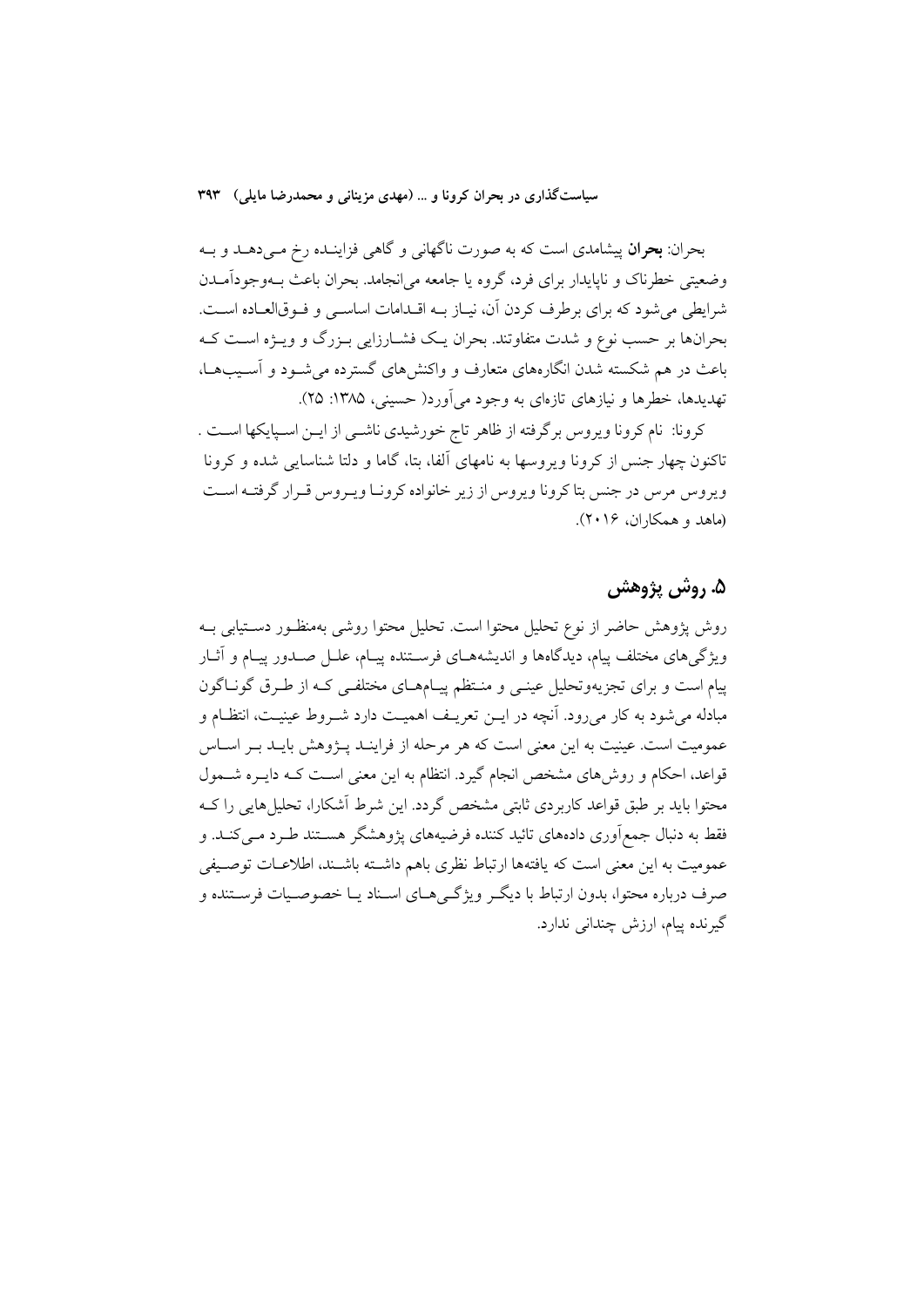## ۶. چهارچوب نظری

بیماری کرونا صرفنظر از ماهیـت یزشـکی ناشـناختهاش، ابعـاد منفـی اقتصـادی، سیاســی و اجتماعی ناشناختهای هم دارد. این تحولات اگرچه پیش ازایــن در مقیاســی کوچـکتــر، در مورد سارس به گونهای تجربه شده بود اما وسعت جغرافیایی تهدید کرونا، چنان تــأثیری بــر همه حوزههای زندگی انسانها گذاشته است کـه شـاید در آینـده، از سـال ۲۰۲۰ مـیلادی بهعنوان نقطهی عطفی در تاریخ بشر یاد شود.

این بیماری و همهگیری جهانی آن، ملتها را به بازنگری در اصولی واداشته است کـه پیش از این سال&ا برای به دست آوردن آنها تلاش کرده بـود. هـراس از کرونـا، حتـی در ارویا مرزها را به بسته شدن کشاند و کشورهایی که به دنبال یکپارچـه شـدن بودنـد، اکنـون هرکدام به دنبال راهحلهای خود میگردند. درواقـع کرونـا تحـولاتی را آشـکار ســاخت کــه احتمالاً بدون وقوع اين بيماري تا سا لها عيان نمي شدند . مفاهيمي همچون جهـانيســازي و بهبود در روابط بینالملل، همزیستی مسالمتآمیز و جذب گردشگران خـارجی کـه همـواره مثبت بودند، با چالشهایی مواجه شدهاند که دانشمندان را به فکر اندیشـیدن چـارهای بـرای گریز از آسیبهای این حوزه انداخته است.

یانــدمی کرونــا، بــا چنــان ســرعتی بــاورنکردنی هنجارهــا و ارز شــهای اجتمــاعی را پیرایه می کند که باورهای دیروز، خرافات امروز شده اند. تحولات ایجاد شده در پی پانسدمی کرونا به حدی عمیق بودهاند کـه بــه گفتــه پــووال نــواح هــراری، کــل کشــورها بــه مــوش أزمایشگاهی در أزمایش های فراگیر اجتماعی تبدیل شدهاند. چراکه دولتها و مؤسسـههــای تجاری به دنبال بررسی پیامدهای کار و آموزش در خانه و از راه دور هستند؛ اقـداماتی کـه هر گز در شرایط عادی با آ نها موافقت نمی شد.

## ۷. عملکرد سیاسی

نظام سیاسی، نظامی است که به امور سیاسی و دولتی می پـردازد، ایــن نظــام اغلــب بــا نظــام حقوقی، نظام اقتصادی، نظام فرهنگی و دیگر نظامهای اجتماعی مورد مقایسه قرار مـی گیــرد. البته این دیدگاه بسیار سادهای از یک نظـام بسـیار پیچیـدهتـر اسـت کــه بــه مقولــههــایی از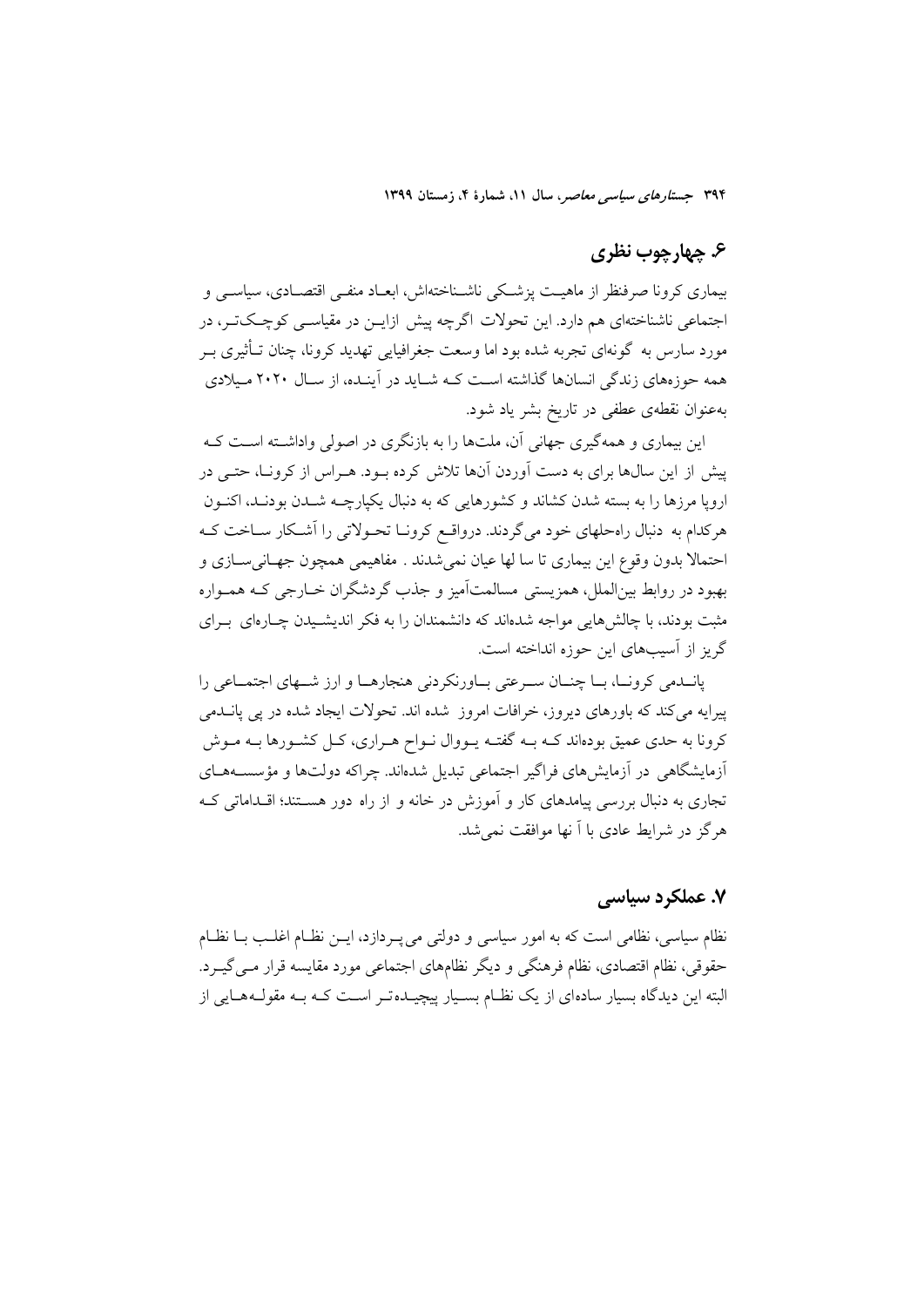این قبیل می پردازد که چه کسی باید درمسند قدرت باشـد، مســائل و امــور مــذهبی چگونــه باید مدیریت شوند و دولت باید چه تأثیری بر مردم و اقتصاد داشتهباشد.

زمانی که از عملکرد سیاسی یک دولت سخن به میان می آید منظور بازدهی یک دولـت در زمینه سیاستهای اتخاذ شده است. و یا به عبارت دیگر منظور این است که یـک کشـور و جامعه چه فعالیتهایی در زمینه سیاستهای اتخـاذ شـده ، انجـام داده اسـت. در زمـان بحـران کرونــا سیاســتهــای بســیاری اعمــال شــده انــد کــه شــامل بخــش سیاســی و اقتصادي مي شوند.

در شرایط کنونی قضاوت درباره عملکرد نظام سیاسی در بحران کرونا بسـیار زود اسـت و باید با گذشت زمان، با فاصلهای دورتر و نگاه همهجانبه دربـاره آن بـه قضـاوت نشســت؛ زیرا اکنون در میانه راه مدیریت بحران هستیم و تا رسیدن به پایان آن ممکن است تصمیمهـا و عملکردهای مختلفی صورت گیرد که تأثیر مثبت یا منفی در نتایج داشته باشد؛ بنـابراین بــا توجه به این مسئله در شرایط کنونی، باید به چند نکته اشاره کرد. اصولاً در مـدیریت بحـران یکی از مهم ترین مسائل «شناخت و ارزیابی زمان و مکـان و چگـونگی واکـنش در زمـان و مکان مناسب» است. این مسئله در ذهن بخشی از افکار عمومی وجود دارد که «اَیا شـناخت زمان و مکان در مورد بیماری کرونا صحیح بوده است یا خیـر»؛ بـه عبـارت دیگـر، آیا تصمیمگیران سیاسی و مدیران واکنش متناسب و بهموقع به مسئله داشتهانــد؟ ایــن مسـئله ارتباط مستقیمی به چگونگی تصمیمگیری در فرایند مدیریت بحران کرونا نیز دارد و برخبی معتقدند که زمان واکنشها مناسب نبوده و تصمیمها و اقــدامات جــدی دیرهنگــام صــورت گرفته است. در این زمینه لازم است شفافیت لازم و اقناع افکار عمومی صورت گیرد .

اگر بخواهیم به دستاوردهای مسئله اشـاره کنـیم بایـد مـدیریت بحـران کرونـا بـا سـایر کشورهای درگیر مقایسه شود. وضعیت موجود نشـان مـی۵هـد کـه مـا هنـوز در مـدیریت بحرانهای اینچنینی به چارچوب تدوین شدهای دست نیافتهایم و لازم اسـت در ایــن زمینــه اقدامات مؤثري انجام دهيم تا در آينده دچار آشفتگي هاي مراحل اوليــه نشــويـم. نكتــه ديگــر مربوط به نیروهای مؤثر در مدیریت کرونا است که نشان مـی دهــد، در مراحـل اولیــه هنــوز تردیدهایی نسبت به گستره و عمق بحران کرونـا وجـود داشــت کـه رسـیدن بـه تشـخیص صحیح در این خصوص طول کشید و در مواقعی اظهارنظرهای متنـاقض و گــاهی متضــادی موجب آشفتگی در عملکردها میشد؛ چراکه تریبون مشخصی برای تشریح وضعیت و نشـر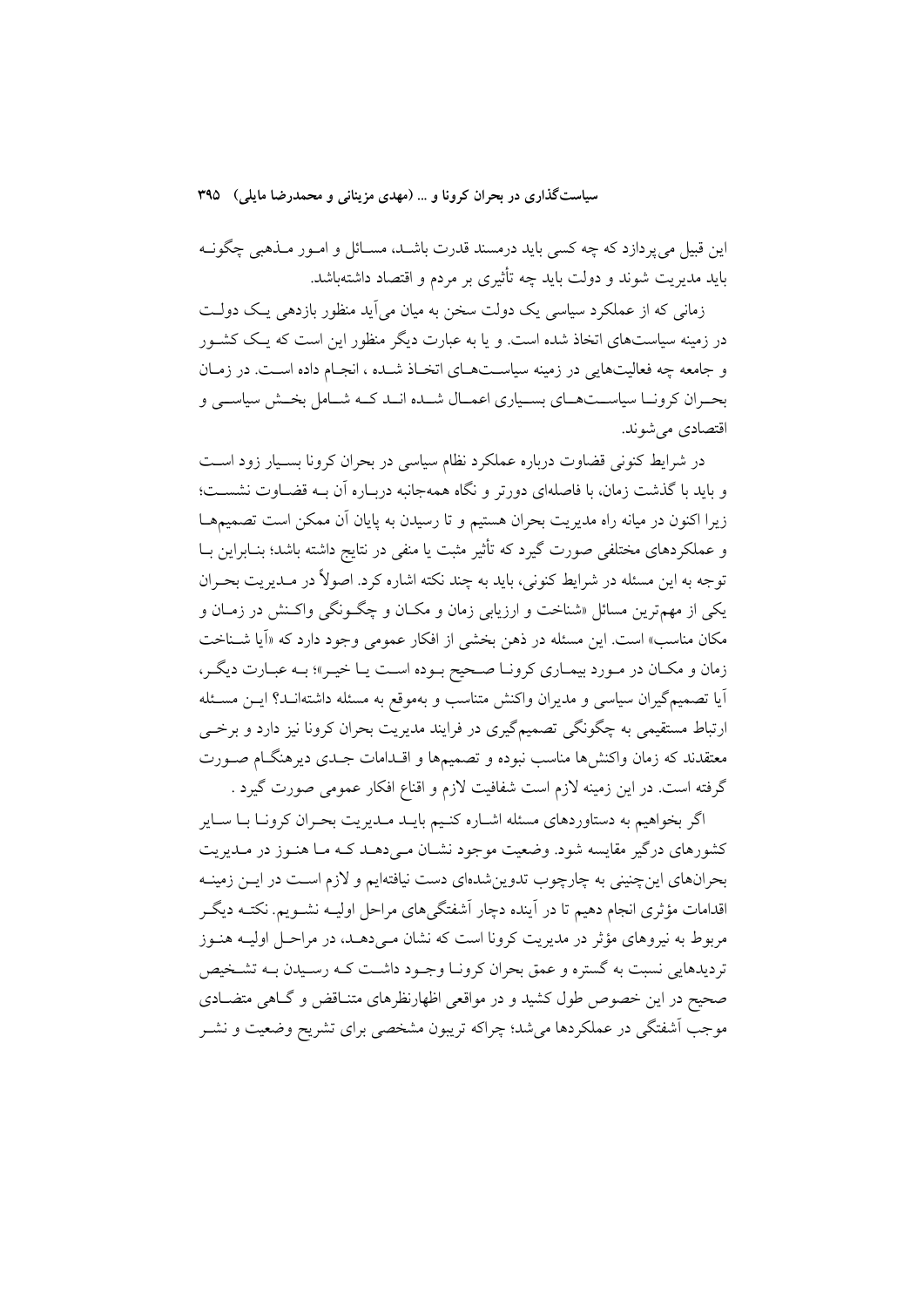اطلاعیهها وجود نداشت. همچنین تعیین و هماهنگی نیـروهـای واکـنش نسـبت بـه بحـران زمانبر بوده است. به عبارتی مدت زمانی طـول کشـید تـا تقسـیم وظـایف میـان نیـروهـای بهداشت و درمان، نیروهای دولتی، نیروهای نظامی و مردمی صورت گیرد؛ مسـئلهای کــه در آن شرايط باعث از دست دادن فرصت مواجهه مؤثر با بحران كرونا شد. اين مسـائل اگرچــه ممکن است مشکلاتی در مدیریت بحران به وجود آورده باشند؛ اما خود می توانـد بــهعنــوان دستاوردی به حساب آید که بر اساس آن بتوان چارچوب مدون و منسجمی بـرای مواجهــه با چنین شرایطی فـراهم کـرد. البتــه بسـتگی دارد بــه اینکــه پــس از عبـور از بحـران کرونــا بازتعریف و بازسازی مدیریت بحران را فرامـوش نکنـیم. همچنـین چگـونگی پایـان یـافتن بحران و عادیسازی شرایط نیز از اهمیت زیادی برخوردار است؛ درک زمان شـروع بحـران همانقدر مهم است که درک زمان اعلام شرایط پایان آن اهمیت دارد.

## ٨. عملكرد اقتصادي

کرونا با شوک منفی به سمت عرضه اقتصاد به دلیل تعطیلی مشــاغل و شــوک منفــی تقاضــا در بسیاری از صنایع، اقتصاد دنیا را به سمت رکود پیش بـرده اسـت .از آنجـا کـه شـاخص۵هـای بورس هـا هماننـد نـبض تپنـده اقتصـاد نشـانگر وضـعيت سـلامت عمـومى در اقتصـادهاى توسعه یافته است، اثر این شوک منفـی بـر اقتصـاد در شـاخص هـای بورسـها مـنعکس شـد و سقوطهای کمسابقهای را رقم زد.

علاوه بر تمهیدات بهداشتی و احتیاطی اندیشیده شده برای کنترل بیمـاری و سـرایت آن و تلاش برای دستیابی به واکسن این بیماری، مسئولین اقتصادی دولت و ارکان بـازار سـرمایه در تمامی کشورهای درگیر این بیماری، تدابیری اقتصادی برای کاهش اثرات سوء این بیماری بـر اقتصاد اندیشیدهاند از جمله مهمترین سیاستهای اقتصادی به کار گرفته شـده مـی تـوان بـه اعمال سیاست پولی انبساطی توسط بانکهای مرکزی از طریق کـاهش نـرخ بهـره و تســهیل مقداری اشاره کرد .همزمان با سیاست پولی انبساطی، اقداماتی در زمینــهی سیاســت مــالی نیــز صورت گرفت از جمله کاهش عوارض و مالیاتها، پرداخـت پارانــه بــه واحــدهای تولیــدی کوچک در جهت کمک به پر داخت دستمزدها و در برخی کشورها پر داختهای بلاعـوض و يارانه به عموم مردم.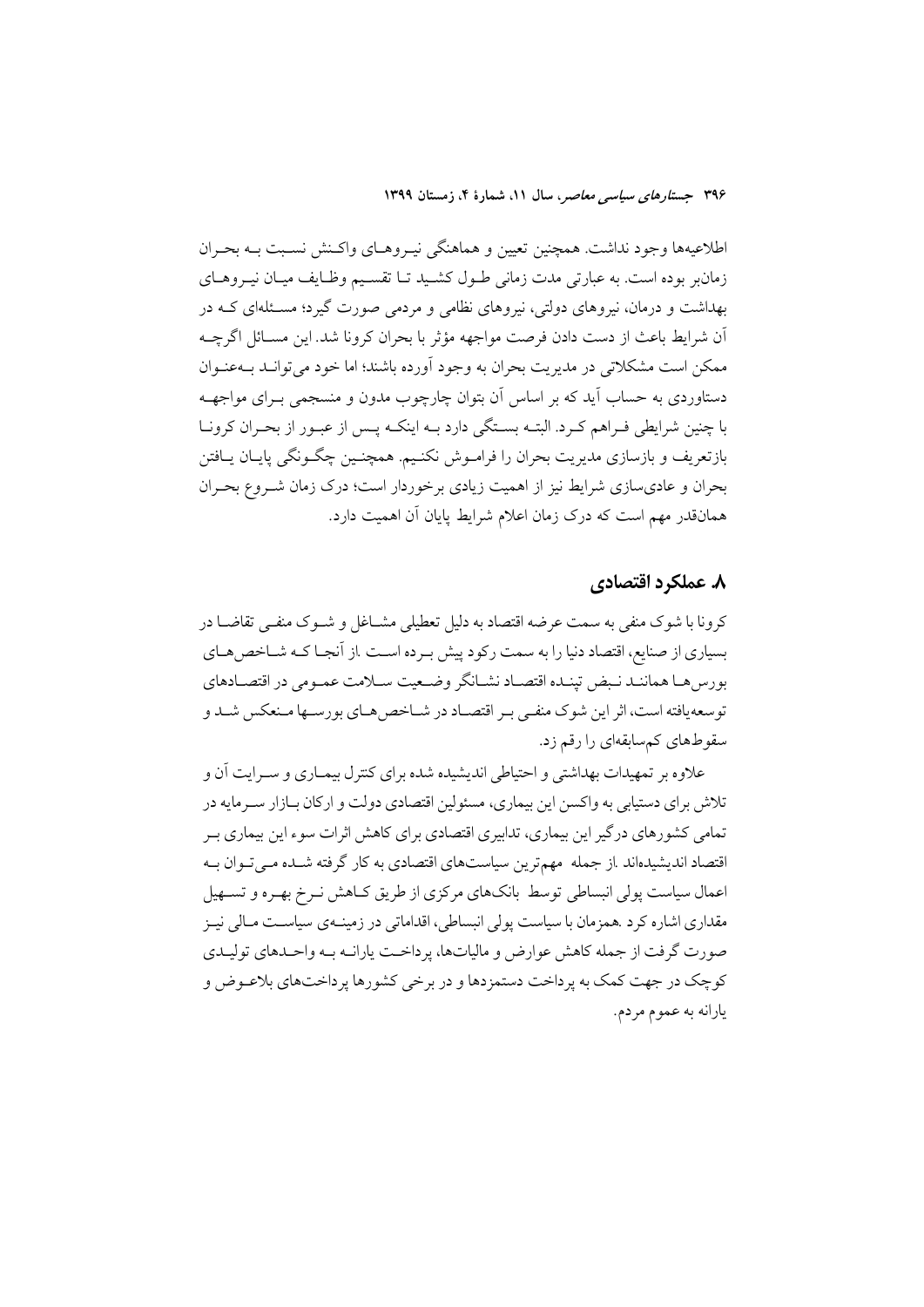ویروس کرونا یکی از مهمترین بحرانهایی است که اقتصـاد ایـران را بـیش از هـر چیـز ديگرى تحت تاثير قرار داده البته اين بحـران و تــاثير أن بــر رشــد اقتصــاد تنهــا مخــتص بــه ایران نیست بلکه به اقتصاد بزرگترین قدرتهای دنیا مانند آمریکا و چین هم ضـربه سـخت وارد کرده است و در این ۲ کشور روند افزایش بیکباری شتاب گرفتـه اسـت. کارشناسـان اقتصادی بر این باور هستند که خطر ویروس کرونا به حدی است که می توان آن را آغــازی بر وقوع یک رکود در اقتصاد جهانی دانست البته میزان اثرگذاری شـیوع ویـروس کرونـا بـر اقتصادهای مختلف یکسان نخواهد بـود و شـيوع ايـن ويـروس مـیتوانـد بـر اقتصـادهای تکبعدی و کشورهایی که تحت تحریم قـرار دارنــد، تــأثیر قابــل ملاحظــهای داشــته باشــد. ازجمله اثرات جهانی شیوع ویروس کرونـا عبارتنـد از افـزایش بیکـاری در جهـان، تحمیـل شوک های سنگین به اقتصاد دنیا، لطمه سنگین به تجارت خارجی چــین و اکثــر کشــورهای درگیر کرونا، احتمال بستهشدن درهای دنیا بهروی تجارت خارجی و … اما چیزی که باعث وحشت مردم شـده ايـن اسـت كـه حتـى از زمـان احتمـالى پايـان بحـران كرونـا خبـرى قطعی نیست هرچند باید گفت تقریباً تمام کشورها به یقین رسیدهانـد کــه دوران پرتلاطمــی در حوزه اقتصادي خواهند داشت و طبعاً تلاطم اقتصاد جهاني نيز افزايش پيدا مي كند.

در اوایل توسعه بیماری کرونا و قرنطینه جامعه، این بیماری از دو جنبه بر عملکرد بنگـاه اقتصادی تاثیر گذاشته بود. یکی اینکه طرف تقاضـا را محـدود کـرده اسـت و خریـد کـردن کاهش پیدا کرد و از طرفی توان تولید بنگاه ها متوقف شده است فعالیـت نیــروی انســانی و ورود مواد اولیه و حمل و نقل کاهش پیدا کرده است و رکودی کـه ایجـاد کـرده دو طرفـه (تولید و تقاضا) است. در حالیکه معمولاً رکودها در اقتصاد رکودهای یک طرفه است مـثلا در رکود تحریمی سمت تقاضا درگیر رکود می شود.

اقتصاد ایران نیز که پیش از ورود بیماری کرونا، توانسته بود تا حــدودی از زیــر بــار فشــار تحریمهای ظالمانه و همهجانبه امریکا خارج شده و رشد مثبتـی در بخـش غیرنفتـی و انــدکی بهبود يـس از تخليـه اثـر شـوك تحـريم را تجربـه كنـد، بـا انتشـار كرونـا مواجـه شـد كـه محدودیتهایی را برای برخی از مشاغل و صنایع ایجاد کرد .این مشکلات در ادامه با کـاهش قیمت نفت در نتیجهی جنگ نفتی عربستان و روسیه تشدید شد .اگر چه درآمدهای حاصـل از فروش نفت و فراوردههای نفتی پیش از آن نیز بر اثر تحریمها بــه طــور قابــل تــوجهی كــاهش بافته بو د.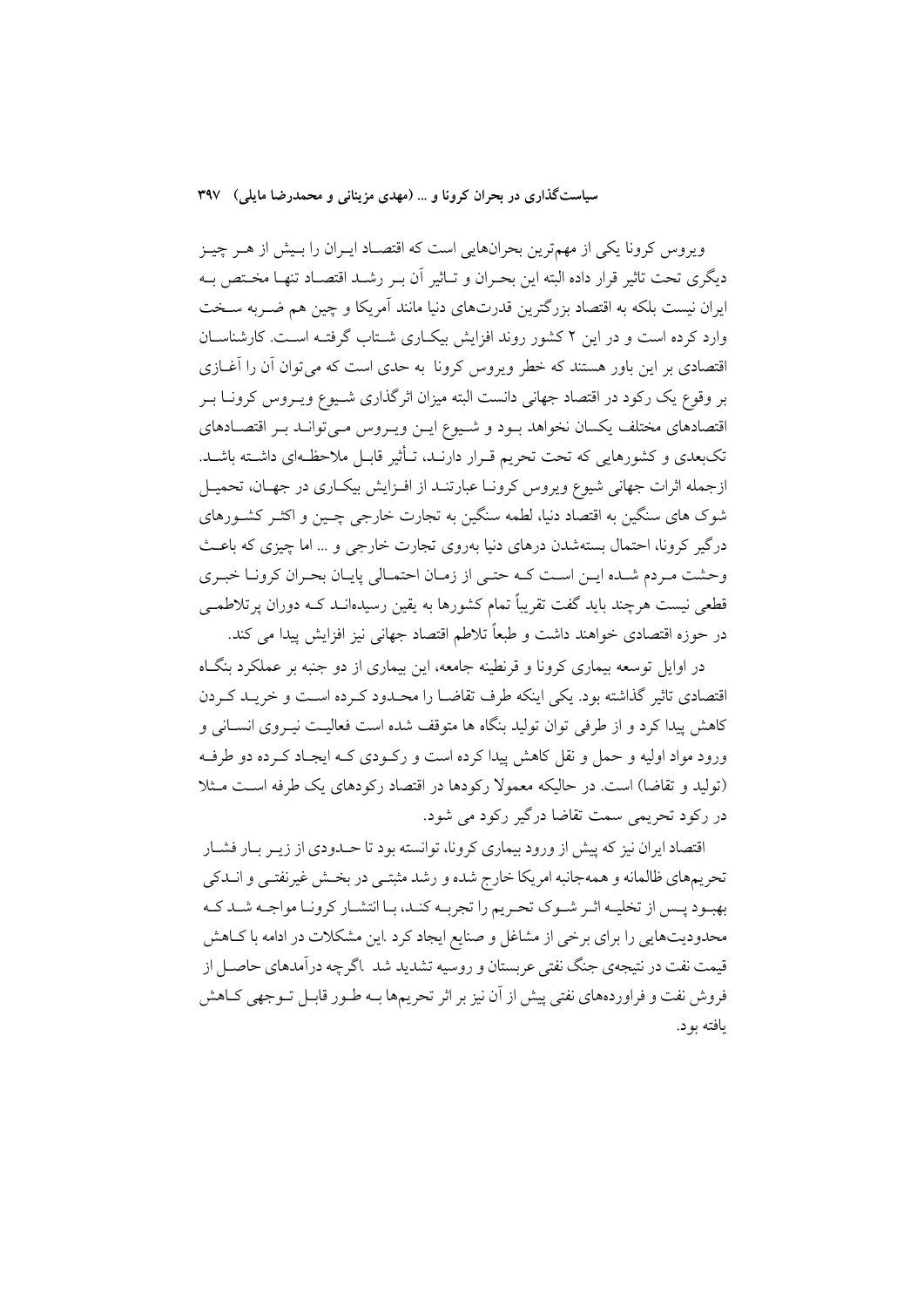در پی بروز شـوک منفـی حاصـل از کرونـا، مقامـات اقتصـادی کشـور اقــدام بــه اعمــال سیاستهای حمایتی از مشاغل آسیبپذیر و کاهش مالیاتها کردهاند . در بازار سـرمایه ایـران نیز شوک منفی ناشی از شیوع بیماری کرونا مشاهده شد اما خوشبختانه اثر شیوع ایــن بیمــاری بر بازار سرمایه ملایم و مقطعی بود و شاخص بورس به روند مثبت خود بازگشت.

۹. سیاستهای اتخاذشدهٔ دولت و پیامدهای سیاسی و اقتصادی

در این بخش به تفکیک سیاستهاتی مطرح شده ، مورد بررسی قرار مـیگیرنــد و عملکــرد جامعه در این مورد، در معرض بحث قرار میگیرد.

ـ ادامه پرواز و تبادلات ایران و چین علیرغم شیوع گسترده کرونا در چین

یکمی از تصمیماتی کـه در ابتـدای شـیوع ویـروس کرونـا اتخـاذ شـد، ادامـه فعالیـت هواپیماهای مسافربری به مقصد چین بود. این امر موجب واکـنش۵هـای شــدیدی از ســمت برخی مسئولین بالاخص وزیر بهداشت گردید. مردم نیز با این تصمیم مخالفت داشـتند و آن سیاست را مخالف با مصالح عمومی جامعه میدانســتند. دلیـل مطـرح شــده بــرای ایــن امــر ازسوی دولت و سیاستمداران نیز نتوانست جامع را قانع کند. دلیل مطـرح شـده دال بــر ایــن امر بود که دولت موظف است اتباع خود را از کشور چین خارج کند و در قبال جـان انهـا نيز مسئوليت دارد.

مردم و برخی نهادها این سیاست را پسـندیده ندانسـتند و اذعـان کردنـد کـه ایــن امـر ویروس کرونا را هر چه بیشتر رواج خواهـد داد. و در ادامــه مشــاهده شــد کــه ابــن اتفــاق رخ داد و بعد از یروازهای صورت گرفته، آمار مبتلایان به کرونا چنـدین برابـر شـد. ً مـردم درقبال این سیاست طرح شده، عملک دی نداشــتند و مجبــور بــه تبعیــت از تصـــمیم اتخــاذ شده بودند (روزنامه صنعت، ۱۳۹۹).

۔ قرنطبنه خانگے:

دولت ایران از سیاست فاصله گذاری اجتماعی و قرنطینه خـانگی بـرای مقابلــه بــا کرونــا استفاده کرد. ایرج حریرچی معاون وزیر بهداشت ایران در ابتـدای بحـران دربـارهی قرنطینــه گفت: «ما به هیچ وجه با قرنطینه موافق نیستیم. قرنطینه برای قبل از جنگ جهـانی اول اسـت برای طاعون و وبا.» سعید نمک<sub>ی</sub> وزیر بهداشت، درمان و اَمـوزش پزشـکی نیــز ۹ اســفند در حاشیه جلسه ستاد ملی مدیریت و مقابله با ویروس کرونا گفت: به چیزی به عنــوان قرنطینــه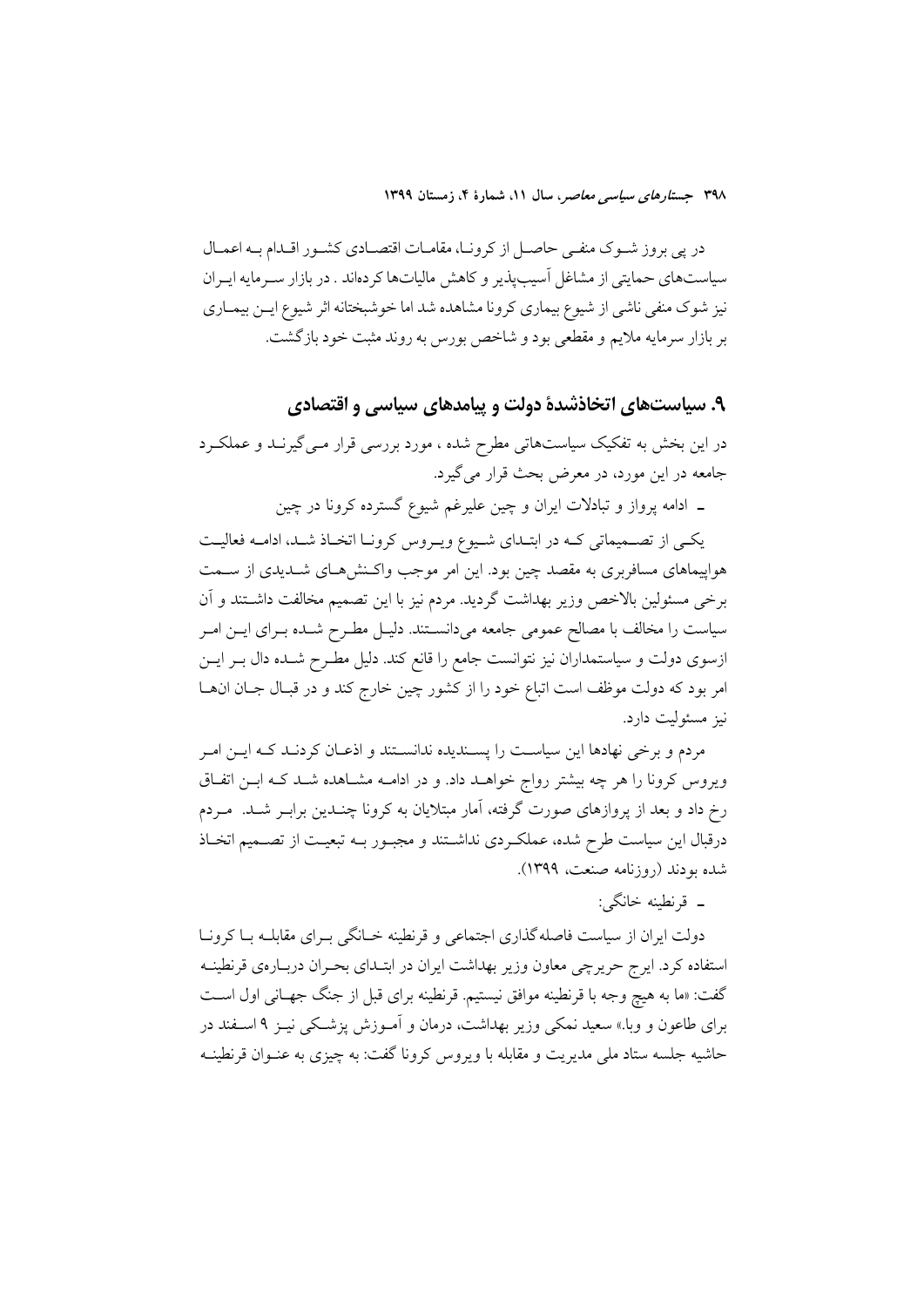شهرها اعتقاد نداريم و اين روش را علمي نميدانيم. برخي خواستار اعمال مقـررات قرنطينــه کامل در کشور شدند، اما نظـرات کارشناسـان مختلـف ايــن بــود کــه دولــت بــا توجــه بــه تحریمهای آمریکا قادر به اجرای قرنطینه نبود. بیان دیگر آنطور که صادق زیبا کلام می گویـد به دلیل تحریم های آمریکا صادرات نفت ایران به شدت کاهش یافتـه و دولـت راهـی بـرای یر داخت حقوق ۷ میلیون نفـر از افـرادی کـه در نتیجـه اعمـال قرنطینـه بیکـار مـی شــوند و همچنیین پرداخت پارانــه بــه خانوارهــا و پرداخــت حقــوق كارمنــدان دولــت نداشــت (خسروي، ۱۳۹۹).

ایرج حریرچی سخنگوی وقت وزارت بهداشت و معاون کل وزارت بهداشت، درمـان و آموزش پزشکی در دهم فـروردین سـال ۱۳۹۹ عنــوان کــرد، قرنطینــه در ســطوح مختلفــی اجرا می شود. ممنوعت کامل پیرون آمدن از منزل که لاک داون (Lockdown) نامیده می شـود تنها در شهر ووهان چین به اجرا درآمد. البته پـبش از اجـرای آن ۵ میلیـون نفـر از جمعیـت ۱۲ میلیون نفری شهر را ترک کردند و دولـت نیـز مـواد غـذایی را بـه دسـت میلیونهـا نفـر دیگر می رساند. سیاست قرنطینه در کشورهای مختلف مشـکلاتی ایجـاد کـرد، مـثلاً عـراق صادرات نفتی بالای سه میلیون در ماه بــه دلیــل کــاهش شـــدید قیمــت نفــت بــا مشــکلات اقتصادی جدی روبرو شد و اعمال مقررات قرنطینه باعث ضـربه بزرگـی بـه اقتصـاد عـراق وارد کرد و باعث شد تا برخی از مردم برای دریافت غذای خیریه به مساجد مراجعــه کننــد. برخی از دولت های اعمال کننده قرنطینه نیز بر شکست ایـن اقــدام تأکیــد کردنــد. از جملــه شبلي فراز وزير اطلاعرساني دولت پاكستان گفت اقتصاد ايــن كشــور تــاب تحمــل قرنطينــه كامل را ندارد.

رئیس انجمن جامعهشناسی ایران دربارهی بازگشایی اماکن اداری، تجـاری و مـذهبی بـه «جهان صنعت»، سیدحسین سراجزاده گفت: «از نظر جامعهشناسی دولت هیچ گاه نباید با ایــن سرعت اماکن اداری، تجاری و مذهبی را بازگشایی می کرد. به سبب بازگشــایی تمــام مراکــز شرايط براي مردم بسيار عادي شدهاست»( سايت ايرنا، ١٣٩).

- ـ تلاش در جهت ساخت واکسن کرونا
	- ۔ مجازی شدن تحصیل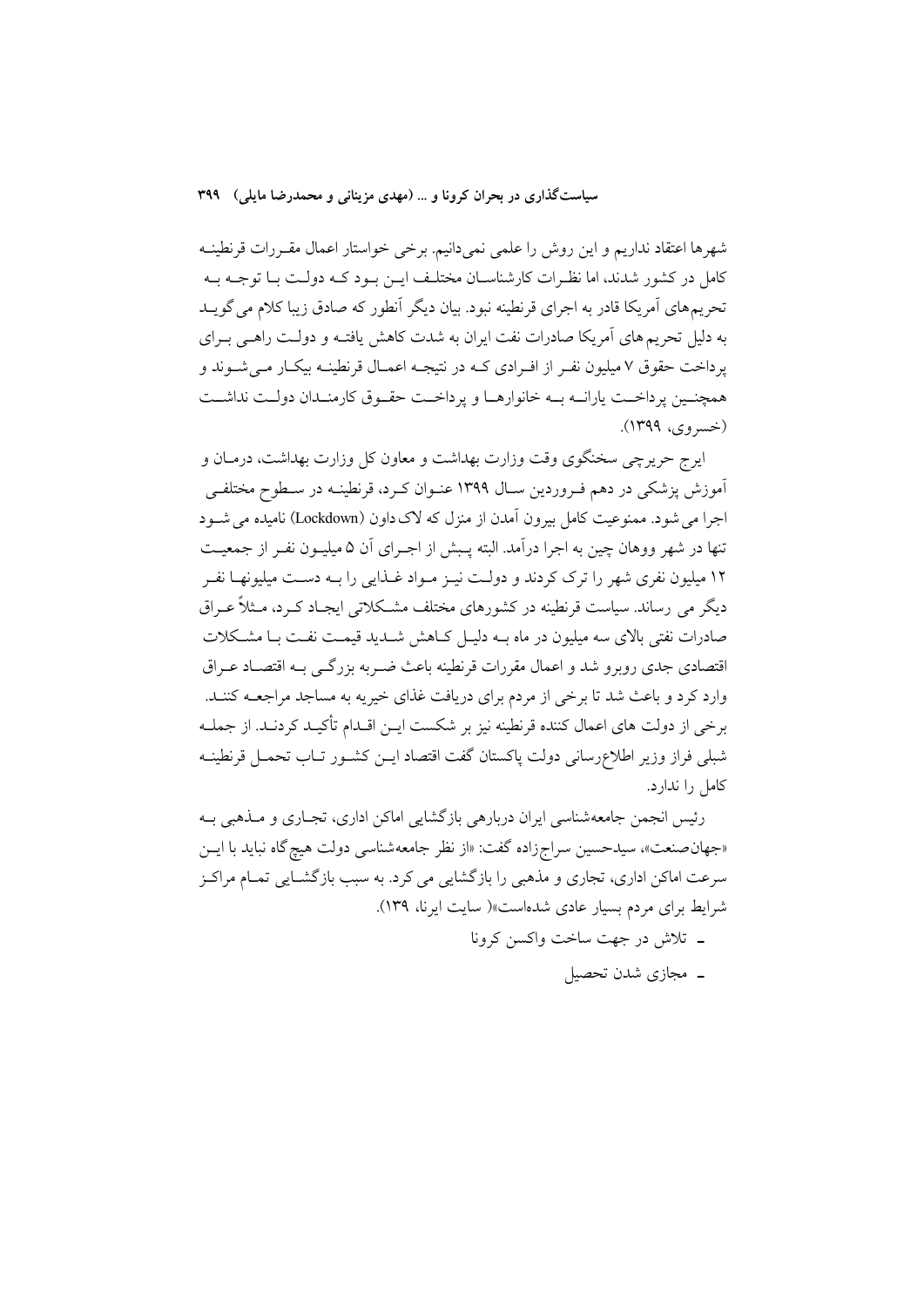# ۱۰. نتیجهگیری

سیاست های اتخاذی حاکمیت و دولت با بحـران ناشـبی از شـیوع ویـروس کرونا،انتقـادات بسیاری را در پی داشته است به گونه ای که مسئولیت گریزی نهادهــا و دســتگاههای اصــلی در زمان بحران و عدم وجود مديريت يكيارچــه بحـران در افكــار عمــومي و جامعــه نقــش بسته است. چنین تصویری به صورت گسترده در رسانه های ضد انقلاب و معاند بـه افکـار عمومی القا شده و در آینده خطراتـی را در زمینــه کــاهش مشــروعیت سیاســی در صــورت جامعه پذیری القائات به شدت افزایش خواهد یافت.مدیریت بحران در زمان شیوع ویـروس کرونا و ارائه تصویری مقتـدر و قدرتمنـد از نحـوه برخـورد بـا مشـکلات و چـالش هـای موجود،باعث خواهد شد تا افكار عمومي وجود نيروهاي قـادر بــه حــل بحـران را بــيش تــر احساس كنند و مانع سواستفاده و تبليغات سو دشمن شود.

مباحث اصلی در نقد رفتار حاکمیت و دولت در چنـد حـوزه بـروز پیـدا کـرده اسـت. سیاست و بحران با یکدیگر گره خورده اند.ویروس کرونـا از زمـانی کـه در چـین شـیوع و اطلاع رسانی شد،به یکی از نگرانی های شــهروندان و دولـت هــای مختلـف در زمینــه ایــن اپیدمی شد.از جمله انتقادات به سیاست های اتخاذی توسط دولت به شرح زیر است:

- ـ نقد ادامه پرواز و تبادلات ایران و چین علیرغم شیوع گسترده کرونا در چین
- ـ اصرار حکومت ایران به برگزاری مراسـم ۲۲ بهمـن و انتخابــات ۲ اســفند بــا وجــود شایعه و گزارش هایی از شیوع کرونا در ایران
- ـ پنهان کاری و دروغ گویی سیسـتماتیک حاکمیـت و دولـت در زمـان شـیوع بحـران کرونا در ایران و برخورد قهرآمیز با منتشرکنندگان خبر در اواسط بهمن
	- ۔ تکذیب خبر شیوع کرونا توسط مقامات و القای پنهان کاری
- ـ بی اعتمادی به تصمیمات و اخبار و گزارش های رسمی به خـاطر وقـایع مـرتبط بــا آبان و دی ماه
- ـ مقایسه نحـوه برخـورد ایـران و کشـورهای دیگـر بـا بحـران کرونـا و نقـد سیسـتم سیاسی ایران
- ــ تعطیلی مجلس شورای اسلامی به عنوان یکی از نهادهـای مهــم در بخــش نظــارت و قانونگذاری در زمان بحران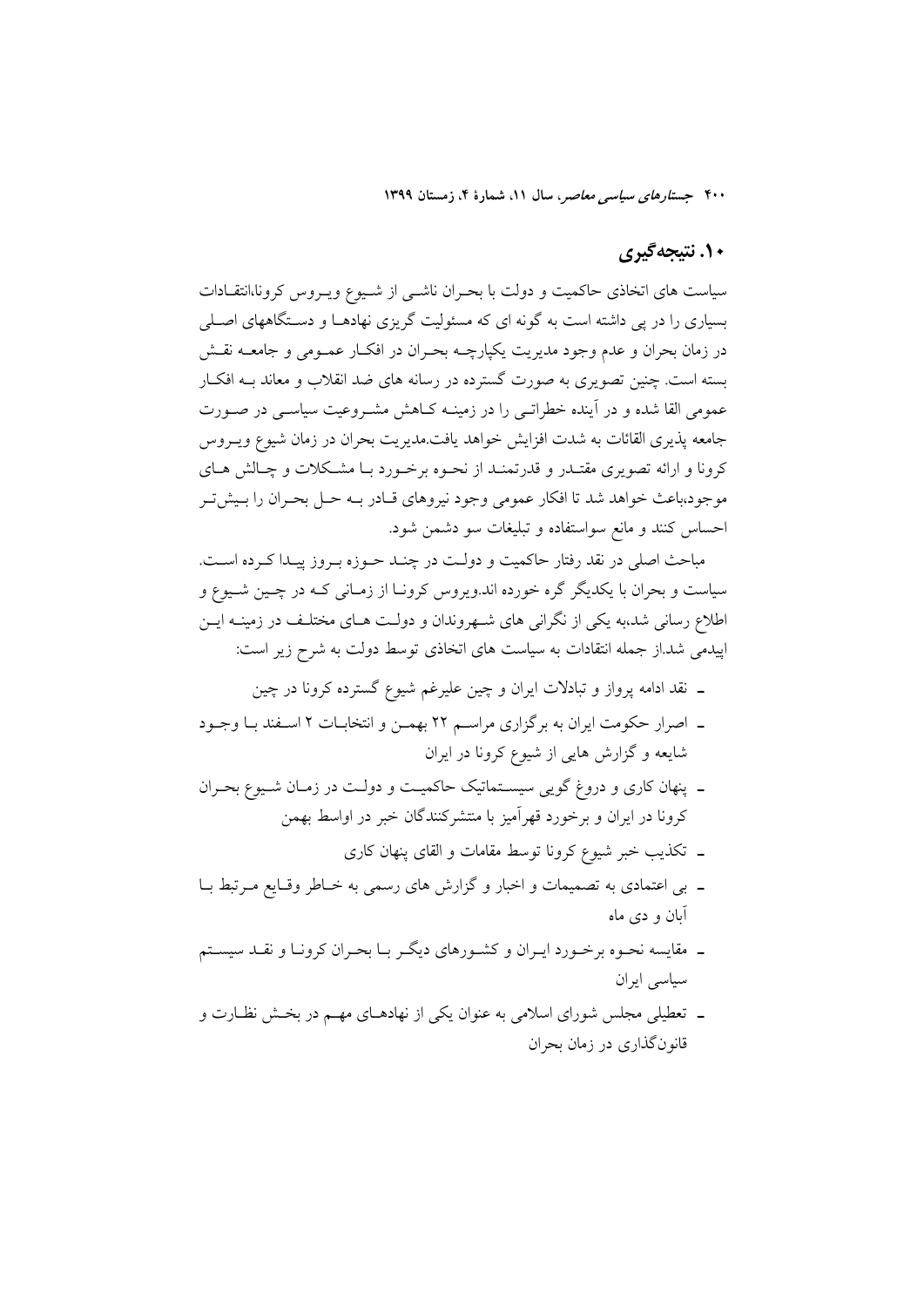باتوجه به سیاست های اتخاذ شده در مورد بحـران کرونـا توسـط دولـت و حاکمیـت و انتقادهای وارده به آنها باید در سطوح مختلف حاکمیتی و حکــومتی بــه ســازوکار واحــد و هماهنگ در مدیریت بحران رسید.مدیریت بحـران در زمـان شـیوع ویـروس کرونـا و ارائــه تصـوري مقتـدر و قدرتمنـد از نحـوه برخـورد بـا مسـائل و چـالش هـاي موجود،باعـث خواهد شد تا افکار عمومی وجود نیروی قادر به حل بحران را بیشتر احساس کنند. درنتیجــه ظهور نیروها در عرصه میدانی برای رفع مشکلات باید به گونه ای باشد تـا مـانع سواسـتفاده و تبلیغات سوء دشمنان شود چرا که برخی از اقدامات داوطلبانه از سوی نیروهـای بسـیج و مردمی تصویرسازی نا مناسبی از مقابله با بحران کرونا به نمایش گذاشته است.نظر به این ک دامنه سیاست های اتخاذ شده بسیار وسیع و گسترده می باشد و عوامل زیادی را تحت تــاثیر خود قرار داده است لذا این پژوهش گنجایش تشریح همه آنهـا را نــدارد و فقـط بــه اثــرات سیاست گذاری بر روی عملکرد اقتصادی جامعه پرداخته شده است.

#### كتابنامه